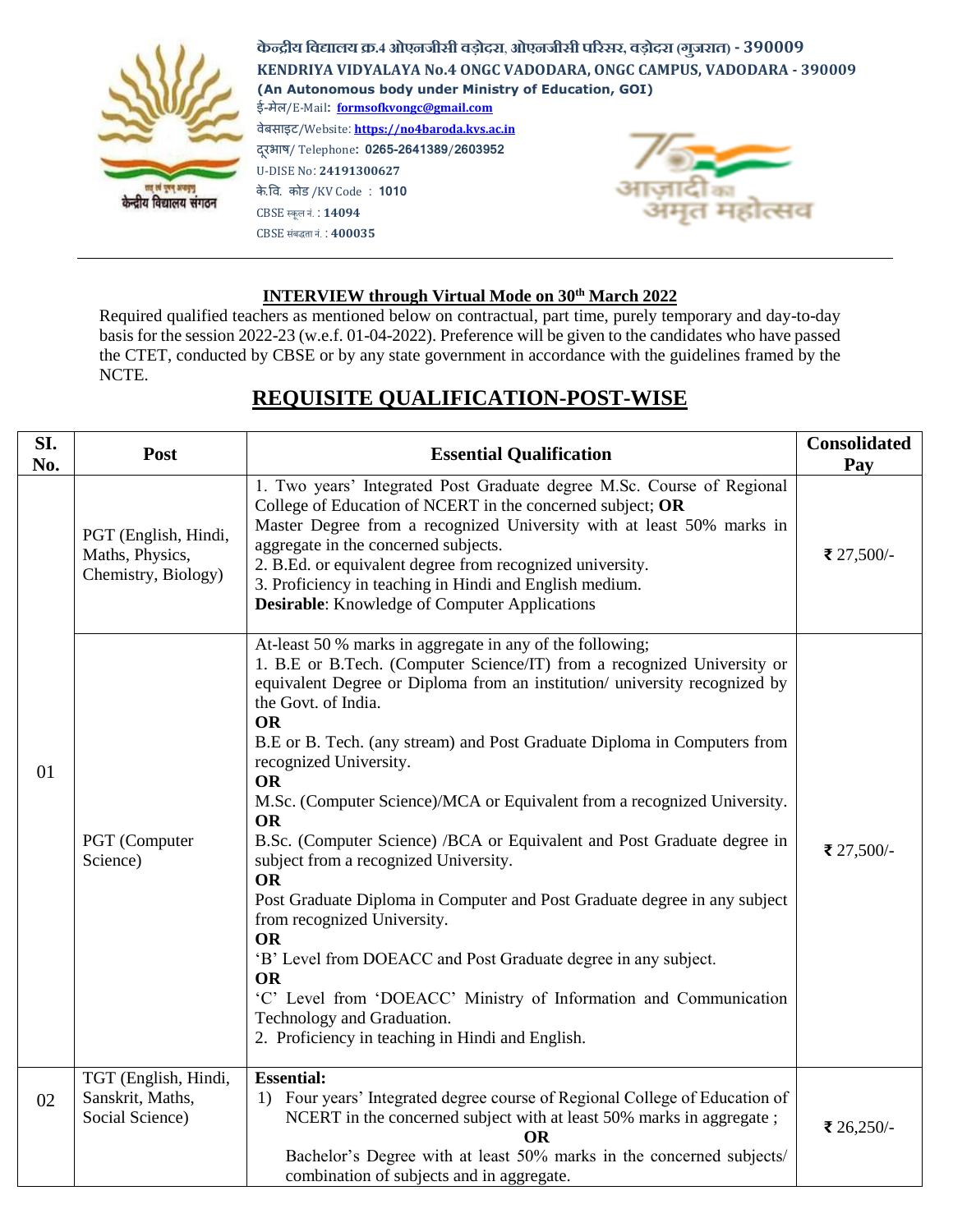|    |                     | The electives subjects and Languages in the combination of subjects as<br>under:<br>a) For TGT ('Sanskrit): Sanskrit as a subject in all the three years. b) For<br>TGT (Hindi): Hindi as a subject in all the three years.<br>c) For TGT (English) : English as a subject in all the three years.<br>d) For TGT (S.St) Any two of the following: History, Geography,<br>Economics and Pol. Science of which one must be either History or<br>Geography.<br>e) For TGT (Maths) - Bachelor Degree in Maths with any two of the<br>following subjects: Physics, Chemistry, Electronics, Computer Science,<br>statistics.<br>f) For TGT (Science)- Botany, Zoology and Chemistry.<br>2) B.Ed. or equivalent degree from recognized university<br>3) Pass in the Central Teacher Eligibility Test (CTET) paper-2, conducted by |            |
|----|---------------------|----------------------------------------------------------------------------------------------------------------------------------------------------------------------------------------------------------------------------------------------------------------------------------------------------------------------------------------------------------------------------------------------------------------------------------------------------------------------------------------------------------------------------------------------------------------------------------------------------------------------------------------------------------------------------------------------------------------------------------------------------------------------------------------------------------------------------|------------|
|    |                     | CBSE in accordance with the Guidelines framed by the NCTE for the purpose.<br>4) Proficiency in teaching Hindi and English medium<br><b>Desirable:</b> Knowledge of Computer Applications.                                                                                                                                                                                                                                                                                                                                                                                                                                                                                                                                                                                                                                 |            |
| 03 | <b>PRT</b>          | <b>Essential</b><br>a) Senior Secondary School Certificate with 50% marks or Intermediate with<br>50% marks or its equivalent<br>b) Diploma in Elementary Education or Equivalent<br>c) Pass in the Central Teacher Eligibility Test (CTET) conducted by the CBSE<br>in accordance with the Guidelines framed by the NCTE for the purpose.<br>d) Competence to teach through Hindi & English media.<br><b>Desirable:</b> Knowledge of Computer Applications.                                                                                                                                                                                                                                                                                                                                                               | ₹ 21,250/- |
| 04 | Art & Craft         | Degree/Diploma in Art and Craft from Recognised University/ Institute                                                                                                                                                                                                                                                                                                                                                                                                                                                                                                                                                                                                                                                                                                                                                      | ₹ 21,250/- |
| 05 | Music & Dance       | Degree/Diploma in Music/Dance from Recognised University/ Institute.                                                                                                                                                                                                                                                                                                                                                                                                                                                                                                                                                                                                                                                                                                                                                       | ₹ 21,250/- |
| 06 | Counsellor          | BA/B.Sc. (Psychology) with certificate of diploma in counselling.<br>Desirable:<br>Minimum of one year experience in providing Career/ Educational<br>Counselling to students at school or working knowledge and experience in<br>placement bureaus. Or registration with Rehabilitation Counsel of India as<br>vocational counsellor.                                                                                                                                                                                                                                                                                                                                                                                                                                                                                     | ₹ 25,000/- |
| 07 | TGT-P&HE            | Bachelors Degree in Physical Education or equivalent                                                                                                                                                                                                                                                                                                                                                                                                                                                                                                                                                                                                                                                                                                                                                                       | ₹ 26,250/- |
| 08 | <b>Sports Coach</b> | Bachelor's Degree in Physical Education or equivalent                                                                                                                                                                                                                                                                                                                                                                                                                                                                                                                                                                                                                                                                                                                                                                      | ₹ 21,250/- |
| 09 | Performing Arts     | Degree/Diploma in performing arts from Recognised University/ Institute                                                                                                                                                                                                                                                                                                                                                                                                                                                                                                                                                                                                                                                                                                                                                    | ₹ 21,250/- |